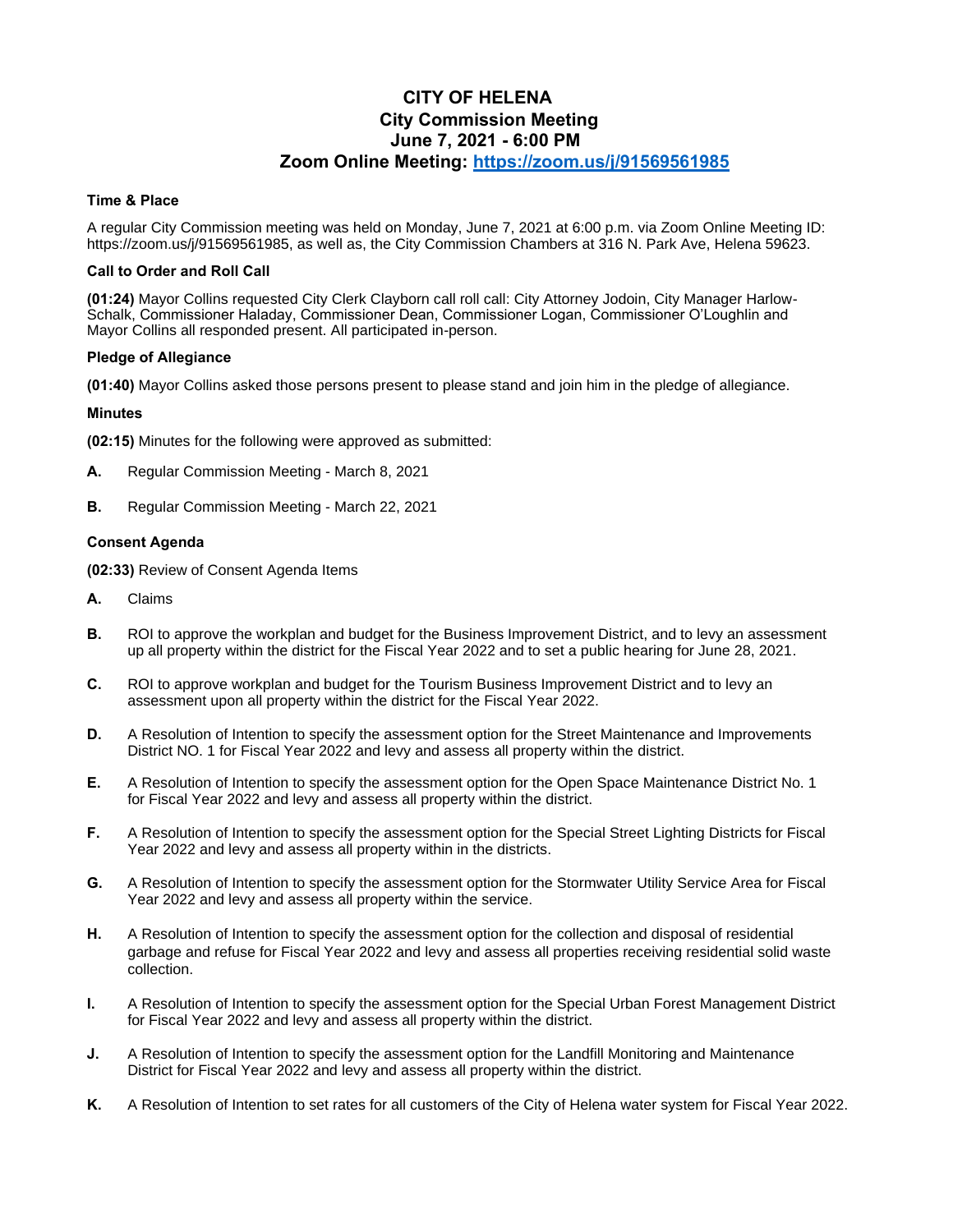- **L.** A Resolution of Intention to set residential and commercial wastewater base and usage rates for Fiscal Year 2022.
- **M.** A Resolution granting a one-year extension of Resolution No. 20606, the Vacation of 6th Avenue between North Roberts and Sanders.
- **N.** A Resolution of Intention to levy and assess properties to recover the cost of removal of snow and ice from sidewalks on the adjacent public rights-of-way.
- **O.** A Resolution levying an assessment on properties to recover the cost reimbursement for water and wastewater infrastructure installed by the City for tax year 2021.
- **P.** A Resolution of intention to levy and assess properties to recover the amortized loans issued under the residential energy efficiency and renewable energy loan program for Tax Year 2021.
- **Q.** A Resolution of Intention to levy assessments for improvements of sidewalks, curbs, gutters and alley approaches in the City of Helena, Montana for Tax Year 2021.

**(06:38)** Discussion was had among the Commission and city staff surrounding the benefits of waiting until after the final budget adoption public hearing on June 28<sup>th</sup>, 2021 to pass Consent Agenda Item D.

**(20:28)** Commissioner Haladay indicated he would be interested in Tabling Consent Agenda Item D, until after the rates are officially adopted on June 28<sup>th</sup>, 2021, but approving all other Consent items, A-C and E-Q.

## **(21:57) Commissioner O'Loughlin moved to approve Consent Items A through C and items E through Q, with the amended language provided for Consent item B. Commissioner Dean seconded the motion. The motion passed 5:0.**

## **(22:34) Commissioner O'Loughlin moved to table Consent Item D until after the Public Hearing on June 28th, 2021. Commissioner Haladay seconded the motion. The motion passed 5:0.**

### **Bid Award**

**A.** Lawrence & Warren Intersection Reconstruction Bid Award

**(24:57)** Transportation Systems Director, David Knoepke presented a summary of the Bid Award for Lawrence & Warren Intersection Reconstruction.

**(27:23)** Commissioner O'Loughlin asked Director Knoepke when the crosswalk was removed at 9<sup>th</sup> Avenue, if pedestrians were observed to cross in a different location. Director Knoepke acknowledged pedestrians were continuing to cross  $9<sup>th</sup>$  Avenue after the crosswalk markings were removed. Director Knoepke added that this activity was observed during the height of the Covid-19 pandemic which may or may not contributed to it.

**(30:20)** Commissioner Dean commented that the reasoning behind the removal of the crosswalk and redirecting pedestrian traffic to  $8<sup>th</sup>$  Avenue was because the previous location was found to be unsafe, however some of the public comments received by the commission seemed to indicate the previous location has become more unsafe without the crosswalk. Commissioner Dean asked Director Knoepke if he could address those concerns and how both the City and school district could mitigate those risks if a cross walk was put back in. Director Knoepke would not speak for the school district but reiterated the City's intent was to redirect pedestrian traffic away from  $9<sup>th</sup>$  and funnel them to an enhanced crosswalk located near the main entrance of the school. Director Knoepke also explained that due to school bus activity at the previous location, by putting a crosswalk back in, the bulb-outs would result in a more difficult turn for the buses. Director Knoepke also described some alternatives such as turning Ewing into a south bound one-way to help eliminate some of the safety issues.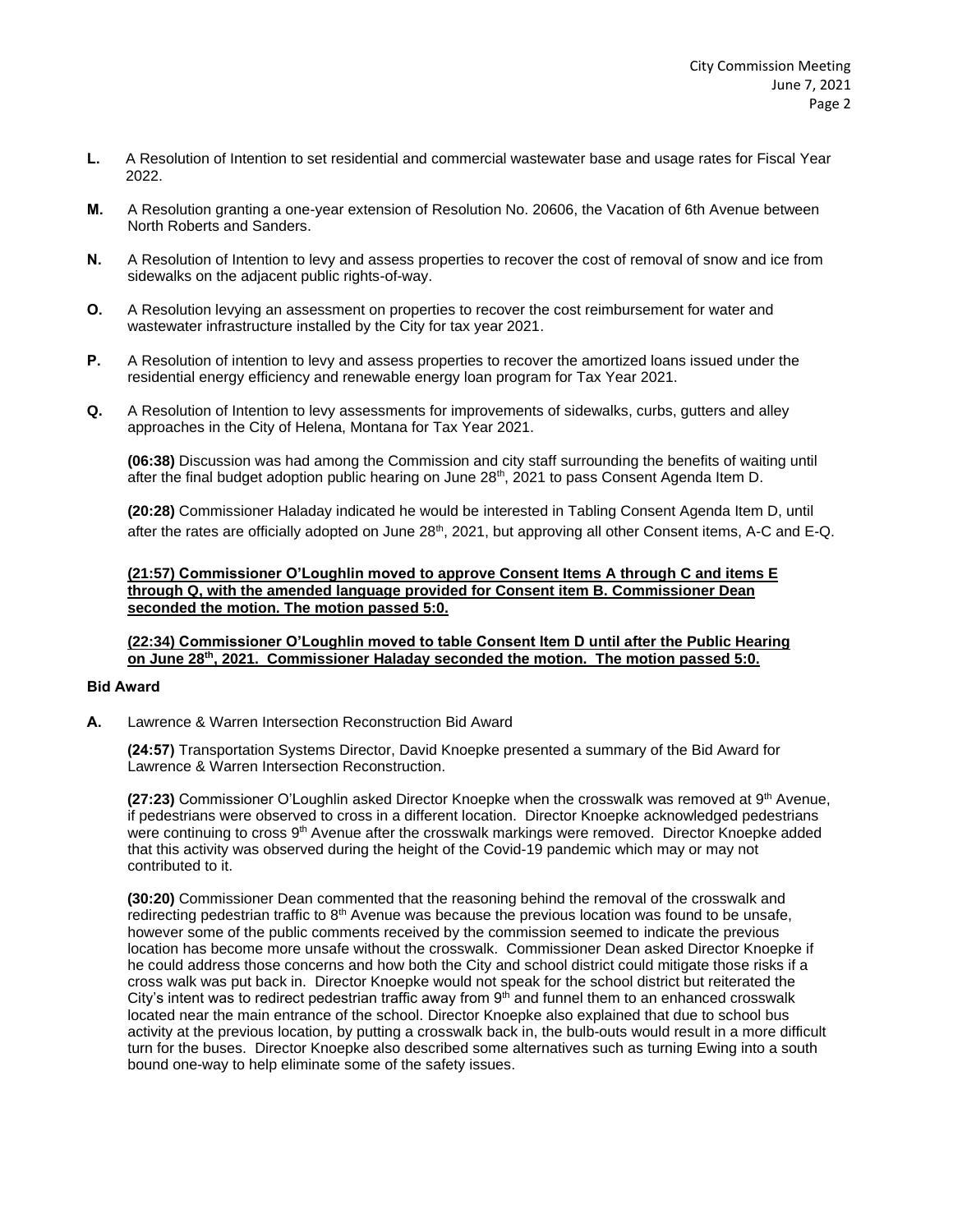**(34:32)** Commissioner Logan asked Director Knoepke if the acceptance of the Bid award would prevent the commission from moving forward with any of the suggestions from staff or the public in the future. City Manager Harlow-Schalk confirmed they were not mutually exclusive and would not be affected by the Bid award.

**(35:19)** Commissioner Haladay asked Director Knoepke if the school had contacted him to say they were having similar issues with buses turning at the crosswalk with bulb-outs on 8<sup>th</sup> Ave and Director Knoepke confirmed they had not. Commissioner Haladay followed up by asking Director Knoepke if he had seen a video that was sent to the Commission that morning that seemed to show a city firetruck parked in the emergency lane, which resulted in kids walking around it on both sides in the street. Commissioner Haladay explained that during a portion of the video, two school buses could be seen driving past the firetruck. The Commissioner asked if the proposed bulb-out on 9<sup>th</sup> Ave would be wider than a city firetruck. Director Knoepke explained the size of the bulb-out is typically the same width as the parking lane between six (6') and eight (8') feet. Commissioner Haladay stated the width of the bulb-out was similar to that of the width of a city firetruck and the video demonstrated how a bus could navigate the driving lane while a firetruck was parked alongside it. Director Knoepke stated that he could not confirm or deny having not seen the video himself but based on the Commissioner's explanation, it sounded to be correct.

### **Public Comment**

**(39:09)** Greg Wirth, resident at 501 State Street and member of the City Non-Motorized Travel Advisory Council, addressed the Commission and spoke in support of the Warren and Lawrence intersection improvements to shorten the crossing distance.

**(43:40)** City Engineer, Mark Young addressed Commissioner Haladay's earlier statements regarding the size of the bulb-outs. Mr. Young directed their attention to the plan included in their packets that indicated the bulb-outs would be approximately four (4') feet on both sides for a total of eight (8') feet.

**(44:42)** Kalli Kind, Director of the Helena School District Facilities Department, addressed the Commission and spoke in opposition to adding a crosswalk with bulb-outs back to the 9<sup>th</sup> Ave intersection citing it would result in buses sticking out beyond the bus lane and kids crossing in a blind spot. However, Ms. Kind spoke in favor of a crosswalk being constructed at the Warren and Lawrence intersection.

**(48:02)** Mayor Collins acknowledged Ms. Kind's concerns and asked how she thought they could solve the problem. Ms. Kind stated there have been administrative talks with solutions such as bringing kids through the building to the playground or breaking up grade levels and having kids come in at different designated entrances in an effort to alleviate that congestion. Kalli Kind stated they felt comfortable with a family including adults crossing at the  $9<sup>th</sup>$  Ave intersection, but by putting in a crosswalk it would imply the intersection was safe and invite more pedestrian traffic.

**(50:40)** Commissioner Haladay asked city staff if the proposed Bid for the Warren and Lawrence intersection would help decrease the distance a bus could accelerate before reaching the  $9<sup>th</sup>$  Ave intersection and staff acknowledged it would. Commissioner Haladay concluded by asking staff once a bus was heading south on Warren Street, if they were likely to turn left on 9<sup>th</sup> Ave or continue going straight. Staff confirmed buses would likely continue to drive straight.

**(53:40)** Commissioner Dean asked Kalli Kind if the school district had been in contact with parents to explain why they viewed the  $9<sup>th</sup>$  Avenue intersection was unsafe. Ms. Kind began by addressing Commissioner Haladay's statement by explaining that the buses don't come up Lawrence Avenue, rather it was the acceleration of regular traffic that was her concern. Ms. Kind explained the buses needed to be able to come in traveling south on Warren Street and swing into a bus loop beyond 9<sup>th</sup> Avenue. Buses are tail to tail and should the 9<sup>th</sup> Ave crosswalk be re-installed, it would result in students crossing directly behind a bus.

**(55:22)** Kalli Kind addressed Commissioner Dean's earlier question by stating during the course of building the new Central School, they had a number of community meetings as well as a lot of personal communication with parents. Ms. Kind went on to say that both the design team of experts that were used in developing the new school as well as the City of Helena, all unanimously agreed that this intersection was not safe.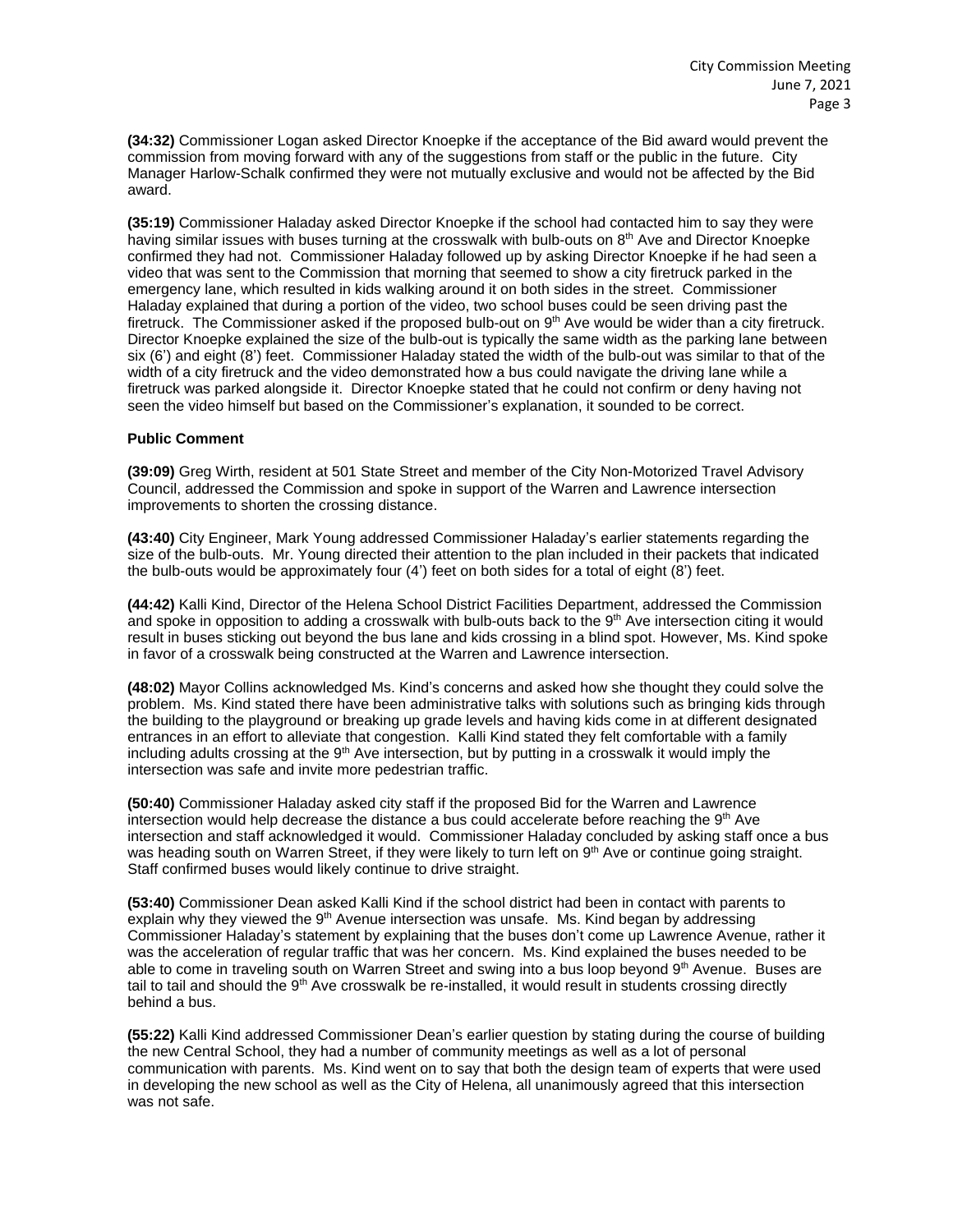**(57:00)** Mayor Collins reiterated Commissioner Dean's question by asking Ms. Kind that since the school's development and the reemergence of the problems with that intersection, has the school communicated to the parents and stakeholders why they view the intersection as unsafe. Ms. Kind confirmed she had personally responded to emails and the principal of the school had similar communications as well as directly with parents. Ms. Kind acknowledged it was an ongoing conversation.

**(58:16)** Mayor Collins asked Ms. Kind what exactly the school district has done to address the problem and Ms. Kind explained they have changed where certain grade levels can be picked up on the campus to help alleviate that congestion. As a result of these changes, Ms. Kind has received feedback this has made some improvement. Mayor Collins stated he felt very strongly about the safety of the kids and though it was an ongoing conversation it was not addressing the situation and as a group, they need to find a solution.

**(01:00:59)** Commissioner Haladay asked Ms. Kind if she knew what date the internal processes were changed to have all students enter the campus at the playground entrance across from 9<sup>th</sup> Avenue which deviated from the original concept of having the students enter at the  $8<sup>th</sup>$  Avenue entrance which was designed to be a safe crossing. Ms. Kind confirmed she did not know what date that changed, however she pointed out students can enter the playground on all four sides of the property through various gates. Ms. Kind stated she could not say for certain if there was formal communication that instructed kids to only go through the gate located at  $9<sup>th</sup>$  Ave.

**(01:02:22)** Commissioner Haladay informed the group that the policy changed about five minutes after Central School opened its doors and this conversation was elevated to him as a commissioner and Principal John Stilson after him. The Commissioner asked Ms. Kind if she understood the frustration parents have when they hear after two years the conversation is still an evolving one and why isn't the school district trying to work toward a solution. Ms. Kind stated as a parent of elementary students herself, she could appreciate the concern of parents and stated that at this point all she could do was apologize. She stated her door and office were always open. Ms. Kind offered her phone number for the record should anyone want to contact her, (406) 431-2797. In conclusion, Ms. Kind stated she was committed to working with that community to find a solution.

**(01:04:36)** Commissioner Haladay asked Ms. Kind if a kid were to cross at 9 th Avenue today, would the same problem be in existence and Ms. Kind concurred it would be. Ms. Kind stated she believed if the crosswalk was re-installed at 9<sup>th</sup> Ave, then it would be inviting more pedestrian traffic because it insinuates the crosswalk as being safe. Commissioner Haladay suggested it would be hard to invite more people to cross at 9<sup>th</sup> Ave because there already seems to be a heavy amount of traffic crossing at that location as it exists today. The Commissioner stated it was okay to say a plan failed and it's okay to look for better solutions in the future.

**(01:07:07)** Cort Harrington residing at 522 N. Davis Street addressed the Commission and spoke in favor of re-installing a marked crosswalk at 9<sup>th</sup> Ave citing it was not safer for pedestrians to cross at an unmarked crosswalk.

**(01:13:17)** Chelsea Segrest residing at 611 9th Avenue and Student Council President for the parents at Central School addressed the Commission and submitted a petition with over sixty (60) parent signatures in favor of re-installing a marked crosswalk and bulb-outs at  $9<sup>th</sup>$  Ave.

**(01:17:43)** Kelli McLean residing at 711 N. Rodney Street and parent to Central School students addressed the Commission and spoke in favor of re-installing a marked crosswalk at  $9<sup>th</sup>$  Avenue.

**(01:21:01)** Megan Harrington residing at 522 N. Davis and parent to a Central School student addressed the Commission and spoke in favor of re-installing a marked crosswalk at  $9<sup>th</sup>$  Ave.

**(01:23:42)** Amy Barret, owner of Lasso the Moon located in Downtown Helena and resident at the corner of N. Davis Street and 9<sup>th</sup> Ave, addressed the Commission and spoke in favor of re-installing a marked crosswalk at 9<sup>th</sup> Ave. Ms. Barret stated she was a pedestrian who frequently walks to work and utilizes the un-marked crosswalk at 9<sup>th</sup> Ave.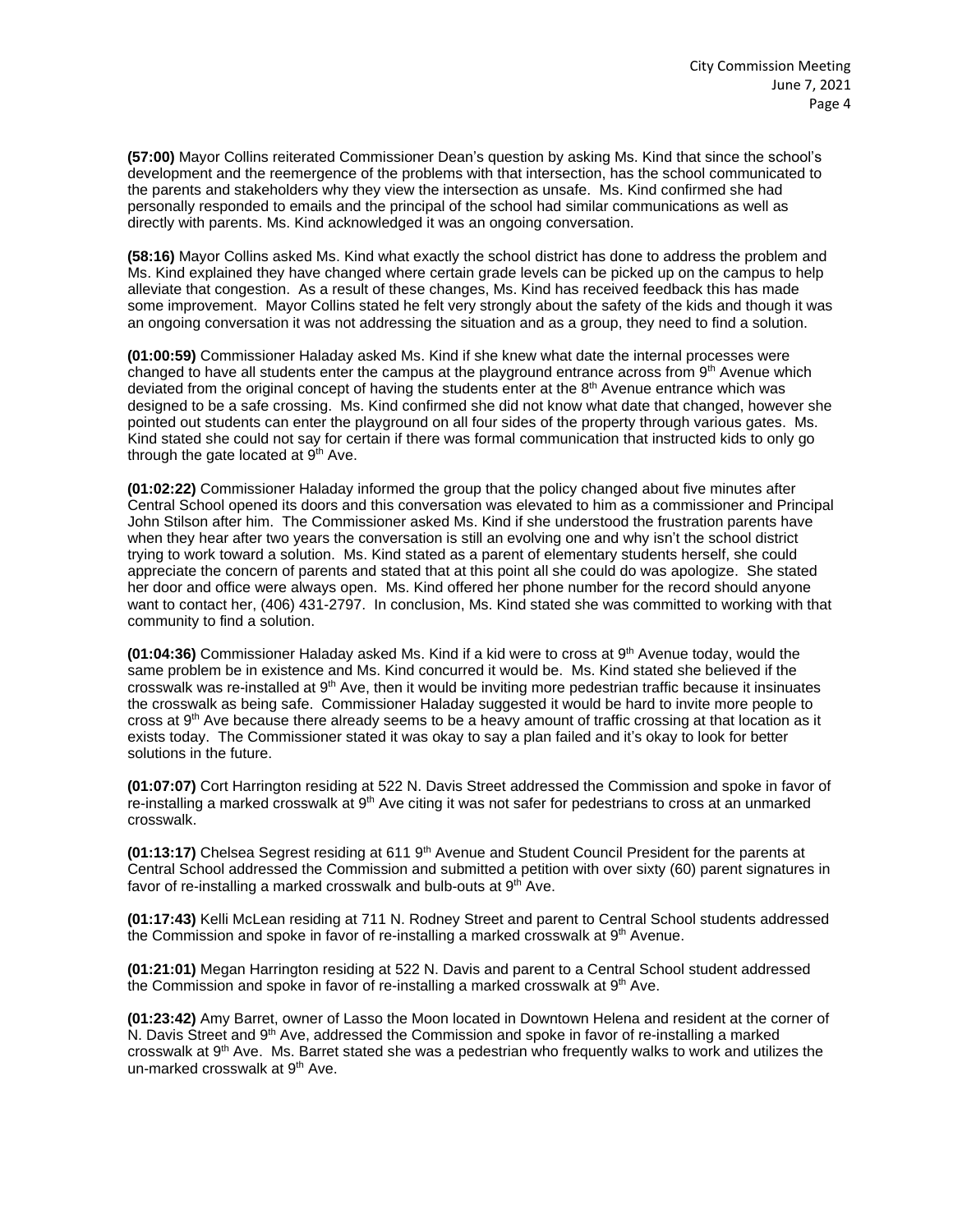**(01:25:27)** City Clerk Clayborn entered written comment into the record from Jerin Borrego residing at 416 N. Beattie Street who wrote in favor of re-installing a marked crosswalk at 9<sup>th</sup> Ave citing she utilized the unmarked crosswalk four times a day via bicycle and acknowledged it's heavy use by parents and children.

**(01:26:40)** Director Knoepke addressed the Commission and listed the following alternatives for pedestrian improvements to the intersection at 9<sup>th</sup> Ave and Warren:

- 1. The first alternative would include the bulb-outs and a crosswalk across Warren on the north side of 9th Avenue.
- 2. The second alternative would include bulb-outs and crosswalks across Warren on both the north and south sides of 9th Avenue.
- 3. The third alternative is a lump sum amount for the installation of irrigation into the new expanded landscaped boulevard areas at the Lawrence intersection.

**(01:28:35)** Commissioner O'Loughlin asked Director Knoepke if there had been discussions about the potential for creating a crosswalk that was slightly diagonal veering north from the south side of 9th and if so, what were the drawbacks if any for that alternative. Director Knoepke stated he did not know if that option was contemplated but said it was not human nature to cross north to go south and stay in the marked crosswalk. Director Knoepke acknowledged this option could be looked at further but typically they try to avoid diagonal crosswalks because it increases the length of time it takes a pedestrian to cross the street.

**(01:31:58)** Commissioner Dean asked Director Knoepke what the Commission could do to address some of the safety concerns in terms of the buses and if they were to adopt alternate number 2, what would happen to the fire lane and Director Knoepke stated the fire lane would stay the same. As far as what the Commission could do to help mitigate some of the safety concerns, Director Knoepke suggested allowing city staff to look at making N. Warren Street a one-way. This option would mitigate not only the congestion in that area but also address the snow berming in the bus and parent drop off area.

**(01:34:50)** Mayor Collins stated that creating a one-way would take a lot of time and spoke in favor of a more immediate solution. As such, the Mayor asked Director Knoepke if they could do both – look at creating a one-way on Warren and re-installing a marked crosswalk at 9th Avenue. Director Knoepke confirmed they could.

**(01:35:23)** Commissioner Logan asked city staff if the Commission were to approve alternatives 2 and 3, at what point did she think the city could look at converting Warren into a one-way. Director Knoepke confirmed they could begin looking at this option immediately such as reaching out to the community in the area. Director Knoepke informed the Commission a project like this could carry over into the next school year however, it would be ideal to implement the change prior to the start of school.

**(01:36:38)** Commissioner O'Loughlin stated she would be hesitant to move quickly on a directional change of the street. She was in favor of allowing staff to evaluate the option further and consider the potential impacts but cautioned not to let today's decision to be considered a consensus by the City Commission to move forward with converting the street to a one-way.

**(01:37:56)** Manager Harlow-Schalk asked Director Knoepke how long a study would take and how much research he had already done that would suggest a one-way could improve this area. Director Knoepke explained the option of converting Warren into a one-way was always discussed as well as during the original planning stages for the new Central School. He could not recall if the option was ever put out to the public for comment but suggested they could reach out to the parents over the summer. Director Knoepke also pointed out that 7<sup>th</sup> Ave between Warren and Cruse is a westbound one-way which would create a circular motion around the school as not to conflict with the existing one-way or traffic flow. In conclusion, Director Knoepke stated the option for converting Warren to a one-way was not as widely discussed as the bulb-outs and he recommended staff take the time and necessary steps to consider it before making a final decision.

**(01:42:15)** City Clerk Clayborn read written comment into the record on behalf of Stewart Segrest residing at 611 9<sup>th</sup> Avenue in support of re-installing a marked crosswalk at 9<sup>th</sup> Avenue.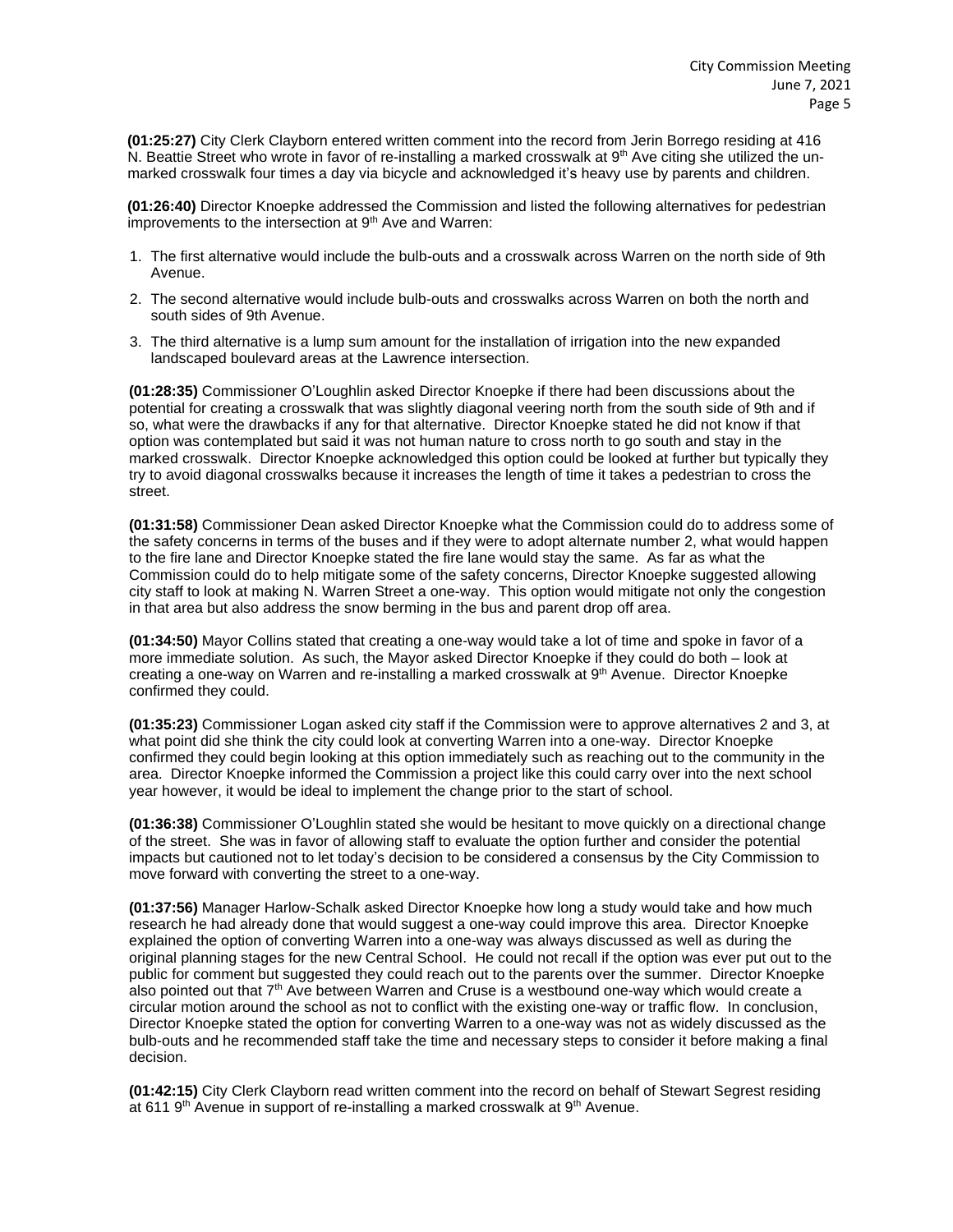**(01:42:47) Commissioner O'Loughlin made a motion to award the base bid and added alternatives 2 and 3 for the Lawrence & Warren Intersection Reconstruction Project, City Project #19-08, to Helena Sand & Gravel in the amount of Two hundred thirty-eight thousand seven hundred sixty-nine dollars (\$238,769). Commissioner Haladay seconded the motion. The motion carried 5:0.**

**B.** 6th Ward Sidewalk Repair Services Award

**(01:44:21)** Transportation Systems Director, David Knoepke presented a summary of the Bid Award for the 6th Ward sidewalk repair services.

**(01:45:22)** Commissioner Dean asked what the timeline was for getting this completed this summer. Director Knoepke stated it was their hope to expend as much if not all of the money this summer.

There was no public comment for this item.

**(01:46:15) Commissioner Dean made a motion to award the 6th Ward Sidewalk Repair Services contract, Project TSD-36, to White Resources Group, Inc. for an amount not to exceed Two Hundred Thousand Dollars (\$200,000). Commissioner O'Loughlin seconded the motion. The motion carried 5:0.**

### **Communication/Proposals from Commissioners**

**(01:46:43)** There were no communication/proposals from the Commissioners.

## **Report of the City Attorney**

**(01:46:51)** City Attorney offered a brief update on the Beattie Street Trailhead case where the city was being sued by individuals to stop the project. Last week however, the plaintiffs voluntarily dismissed with prejudice. So, the case is formally done.

City Attorney Jodoin had nothing to report for litigation strategy.

### **Report of the City Manager**

**A.** City of Helena Preliminary Budget for Fiscal Year 2022

**(01:48:17)** City Manager, Rachel Harlow-Schalk introduced the official submittal of the City Manager's budget. A copy of the summary was also handed out to the Commission.

**(02:03:31)** Commissioner O'Loughlin asked Manager Harlow-Schalk if General Fund line reflects all of the proposed transfers from the General Fund to other funds and Manager Harlow-Schalk confirmed it did cover all the transfers. Commissioner O'Loughlin asked where that transfer was reflected in the General Fund line and Manager Harlow-Schalk explained they did not put the total transfers on this chart. Commissioner O'Loughlin questioned if it was the City's plan to use the remaining \$766,677 funding from the CARES money as amendments to the FY21 budget for additional expenditures, primarily golf and health insurance. City Manager Harlow-Schalk explained this was confused after she submitted the suggestion, but the reason this item was coming tonight was to increase the spending authority within the budget. Manager Harlow-Schalk continued, "The total revenue received by the City to date is sufficient enough to cover this. My suggestion was around not needing to do it because we already had spending authority within the \$1.4 Million (total CARES money received). So, there is no need to change this item up because we have the revenue. We are just asking for the spending authority. So, if you think of the \$10 Million dollar ending balance that we projected, it's within that \$10 Million dollar ending balance."

**(02:08:14)** Commissioner Haladay asked if the \$1.18 Million under the 440 – General Capital fund was the remaining balance and Manager Harlow-Schalk confirmed it was. Commissioner Haladay spoke in support of having an itemized report to help the Commission look out potentially ten years into the future for the Capital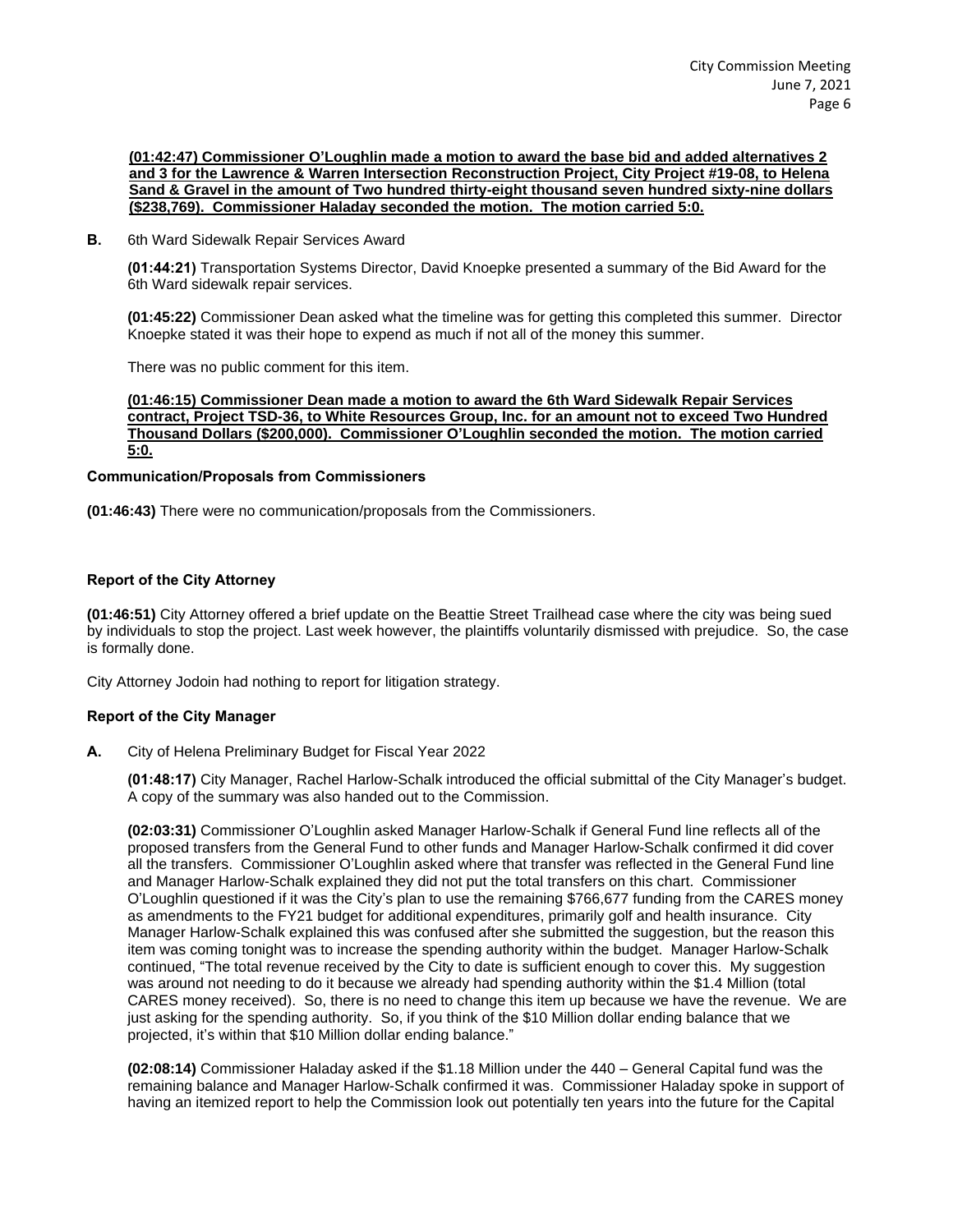fund, similar to that of the CCIP used under previous City Managers. The Commissioner stated that the remaining \$1.18 Million indicated to him that the City has fiscal obligations for FY23 and so on. For that reason, Commission Haladay concluded they could not run that fund to \$0. The Commissioner asked if there was anything that could reference those City expenditures in future fiscal years so they could know how much of the \$1.18 Million was already spoken for. City Manager Harlow-Schalk stated she did not at this time but stated she and Director Danielson have been looking at the vehicles such as the tandem and fire trucks, which are the largest charges to the Capital fund. The City was already under a loan for these vehicles though Intercap Lending.

**(02:14:19)** Commissioner Haladay asked Finance Director, Sheila Danielson if she had a chance to look at the CCIP last used in FY18 which would've just listed FY22 and FY23 fiscal obligations. Director Danielson confirmed she has reviewed it and Budget Analyst Chris Couey also sat down with each department and reviewed their capital assets for the next few years. Director Danielson questioned the integrity of the CCIP document. She confirmed Commissioner Haladay's earlier assessment that should they deplete the remaining \$1.18 Million in the Capital fund, it would leave no funding for future equipment. Director Danielson also reminded the Commission that almost \$2 Million is proposed to be transferred from the General fund to the Capital fund in FY22 in order to pay for ongoing maintenance and operation costs. Commissioner Haladay expressed his concern for not having a clear picture of the Capital fund and stated that transfers from the general fund have traditionally kept the capital fund steady but not necessarily "healthy."

**(02:18:26)** Director Danielson stated that in her experience she did not think the Capital fund had been run in a fiscally sound way for managing ongoing fleet and equipment costs. Rather, she suggested an equipment rental and replacement fund where each vehicle or piece of equipment is listed out as well as its lifespan. These include a funding mechanism that charges users of that particular vehicles each year so when the time comes to replace it, the City can. Director Danielson stated she was currently working with Finance staff to develop a new method for this fund, however informed the Commission it would not solve the cash balance in just one year. "I can clearly tell you right now that that fund does not have enough money in it to fund the ongoing replacement of vehicles over the next five to ten years." Director Danielson agreed that presenting a long-term capital program plan in a budget document was normal procedure. However, there is currently no real mechanism to do that at this point for this fiscal year. "But it has also been my experience to propose a long-term capital project plan that goes five to ten years and also identifies funding sources so that the Commission can have that at there disposal to look at and analyze for future need."

**(02:21:28)** Manager Harlow-Schalk added the City also lowered their debt in the general capital fund this year. She stated they were not only trying to think creatively around replacement, but also what type of dept the city is taking on. Manager Harlow-Schalk expressed her desire to see a dedicated look on how much annual funding the city needs to be setting aside to be proactive against vehicle replacements, especially for the larger and more expensive trucks when the time comes for those to be replaced.

**(02:24:30)** Commissioner Haladay expressed his concern about the fund citing he did not believe the Commissions previous practice of transferring \$450,000 annually from the general fund will get them back to solvent in the coming years. The Commissioner cautioned that the fund should have a recurring dollar amount attached to it and if it was not thought of as a recurring fund, then the budget will only be looked at incorrectly as one-time money. In conclusion, Commissioner Haladay warned that if this practice did not change, the fund would continue to slip behind year by year.

There was no public comment.

**(02:26:24) Commissioner Dean made a motion to accept the City Manager's budget submittal as the Preliminary Budget beginning the process of public hearing which will take place on June 28, 2021. Commissioner Logan seconded the motion. The motion carried 5:0.**

## **Communications from the Helena Citizens Council**

**A.** Helena Citizens' Council Budget Recommendation FY 2022

**(02:27:12)** HCC representative, Nancy Perry gave a report.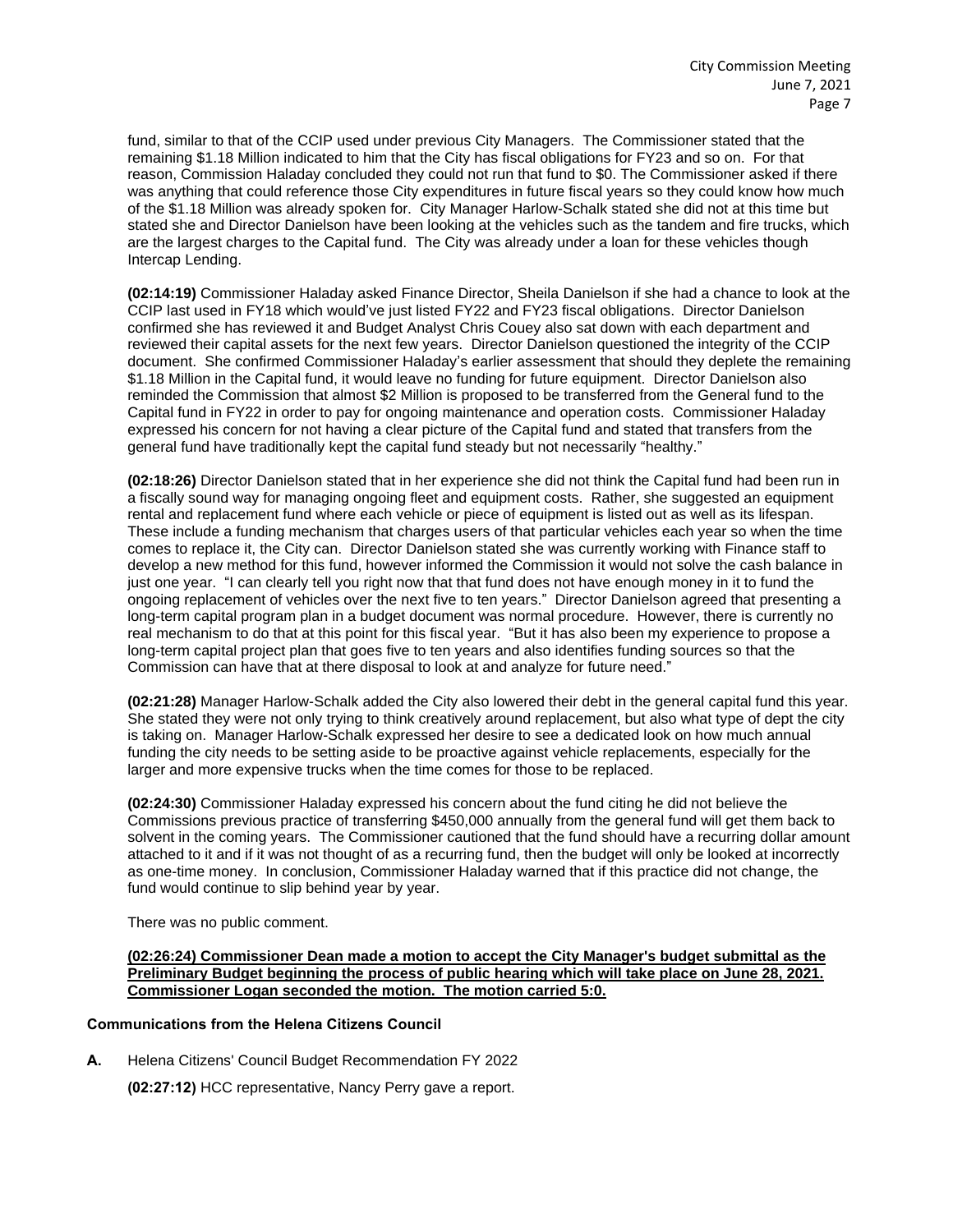There were no public comments.

#### **Regular Items**

**(02:31:02)** Review of Regular Items

**A.** Consider a Resolution expanding the boundaries of the Street Maintenance and Improvements District No. 1 for Fiscal Year 2022.

**(02:31:15)** City Manager Harlow-Schalk presented a summary of the Resolution expanding the boundaries of the Street Maintenance and Improvements District No. 1 for Fiscal Year 2022.

**(02:32:15)** Commissioner O'Loughlin asked city staff if it made sense to table Regular Item A given the Commission decided to table the hearing for the Street Maintenance and Improvements until after June 28<sup>th</sup>, 2021. City Attorney Jodoin stated it made sense to pair the items together and the delay would provide an opportunity for the city to include any additional annexed property over the next month or two so as not to delay them another year.

There were no public comments.

**(02:33:11) Commissioner O'Loughlin moved to table the resolution expanding the boundaries of the Street Maintenance and Improvements District No. 1 for Fiscal Year 2022 and place it on a future agenda item following the public hearing on June 28th, 2021. Commissioner Logan seconded the motion. The motion carried 5:0.**

**B.** Consider a Resolution expanding the boundaries of the Open Space Maintenance District #1 for Fiscal Year 2022.

**(02:33:54)** City Manager Harlow-Schalk presented a summary of the Resolution expanding the boundaries of the Open Space Maintenance District #1 for Fiscal Year 2022.

There were no public comments.

## **(02:34:28) Commissioner Haladay made a motion to approve a Resolution expanding the boundaries of the Open Space Maintenance District #1 for Fiscal Year 2022. Commissioner Dean seconded the motion. The motion carried 5:0.**

**C.** Consider a Resolution of Intention to amend the Revised Final Budgets, Budget Authorities, and Appropriations for the Fiscal Year Beginning July 1, 2020 and Ending June 30, 2021 for the City of Helena, Montana by amending Resolution No. 20609 to increase appropriations by \$760,000 and set a public hearing for June 28, 2021.

**(02:35:16)** City Manager Harlow-Schalk presented a summary of the Resolution of Intention to amend the Revised Final Budgets, Budget Authorities, and Appropriations for the Fiscal Year Beginning July 1, 2020 and Ending June 30, 2021 for the City of Helena, Montana by amending Resolution No. 20609 to increase appropriations by \$760,000 and set a public hearing for June 28, 2021.

**(02:35:58)** Commissioner O'Loughlin asked city staff how this item would impact the preliminary budget they were working from for June 28<sup>th</sup>, 2021. Director Danielson explained these changes had already been incorporated into the projected column for the Fiscal Year 2022 budget and no further impact to the funds would be necessary.

**(02:36:55)** Commissioner O'Loughlin asked Director Danielson if it was still the city's intention to bring an item for approval that would address the golf general fund transfer reflected in FY21 of approximately \$200,000. Director Danielson stated that transfer was reflected in the projected column for the FY22 budget and with its approval, it would also signify the Commissions approval of that transfer. City Attorney Jodoin agreed with Director Danielson. Director Danielson clarified that it was a proposed transfer that was in the previous fiscal year. City Manager Harlow-Schalk added that it was the loan payment that the city does not have the accounting established for yet.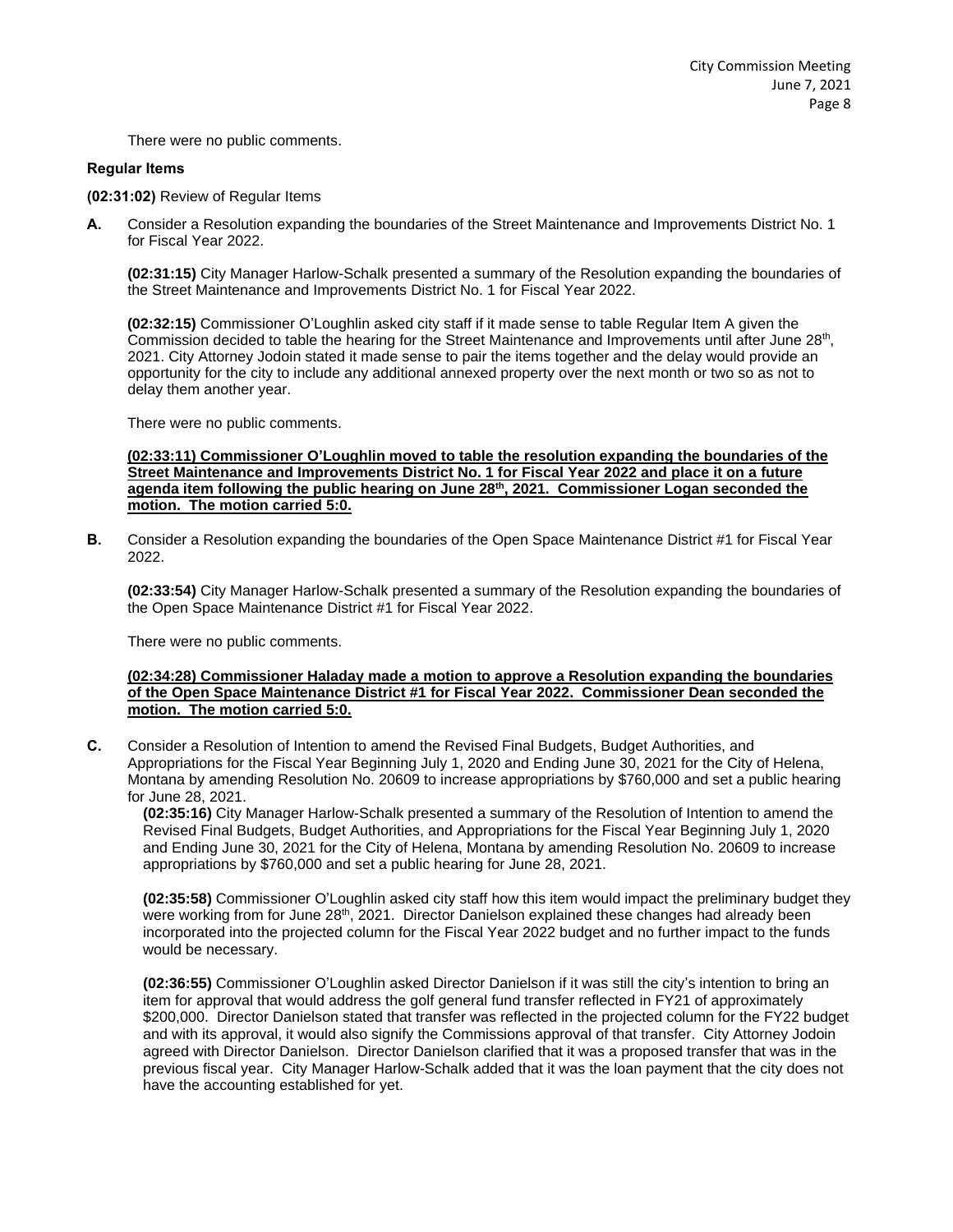There were no public comments.

**(02:37:08) Commissioner Haladay made a motion to approve a Resolution of Intention to amend the Revised Final Budgets, Budget Authorities, and Appropriations for the Fiscal Year Beginning July 1, 2020 and Ending June 30, 2021 for the City of Helena, Montana by amending Resolution No. 20609 to increase appropriations by \$760,000 and set a public hearing for June 28, 2021. Commissioner Dean seconded the motion. The motion carried 5:0.**

**D.** Consider a Resolution authorizing participation in the Board of Investments of the State of Montana Annual Adjustable Rate Tender Option Municipal Finance Consolidation Act Bonds (INTERCAP Revolving Program) approving the Form and Terms of the Loan Agreement and authorizing the execution and delivery of documents related thereto.

**(02:40:16)** City Manager Harlow-Schalk presented a summary of the Resolution authorizing participation in the Board of Investments of the State of Montana Annual Adjustable Rate Tender Option Municipal Finance Consolidation Act Bonds (INTERCAP Revolving Program) approving the Form and Terms of the Loan Agreement and authorizing the execution and delivery of documents related thereto.

There were no public comments.

**(02:40:44) Commissioner Logan made a motion to approve a Resolution authorizing participation in the Board of Investments of the State of Montana Annual Adjustable Rate Tender Option Municipal Finance Consolidation Act Bonds (INTERCAP Revolving Program), approving the Form and Terms of the Loan. Commissioner Dean seconded the motion. The motion carried 5:0.**

**E.** Consider a Resolution vacating the full width of the alley adjacent to Lots 11,12,13 in Block 36 of the Flower Garden Addition to the City of Helena, Montana.

**(02:41:29)** City Manager Harlow-Schalk presented a summary of the Resolution vacating the full width of the alley adjacent to Lots 11,12,13 in Block 36 of the Flower Garden Addition to the City of Helena, Montana.

There were no public comments.

#### **(02:42:21) Commissioner Dean made a motion to approve a Resolution vacating the full width of the alley adjacent to Lots 11,12,13 in Block 36 of the Flower Garden Addition to the City of Helena, Montana. Commissioner Logan seconded the motion. The motion carried 5:0.**

**F.** Consider City Project #18-15 Westside Water and Sewer Project Phase II Additive Alternative Change Order.

**(02:43:06)** City Manager Harlow-Schalk presented a summary of the City Project #18-15 Westside Water and Sewer Project Phase II Additive Alternative Change Order.

There were no public comments.

## **(02:44:37) Commissioner O'Loughlin made a motion to approve City Project #18-15 Westside Water and Sewer Project Phase II Change Order #7. Commissioner Dean seconded the motion. The motion carried 5:0.**

**G.** Consider a Resolution suspending the prohibition of consumption of alcoholic beverages and possession of open containers of intoxicating beverage on city property.

**(02:45:46)** City Manager Harlow-Schalk presented a summary of the Resolution suspending the prohibition of consumption of alcoholic beverages and possession of open containers of intoxicating beverage on city property. The staff report proposed the following two (2) options to be considered by the Commission.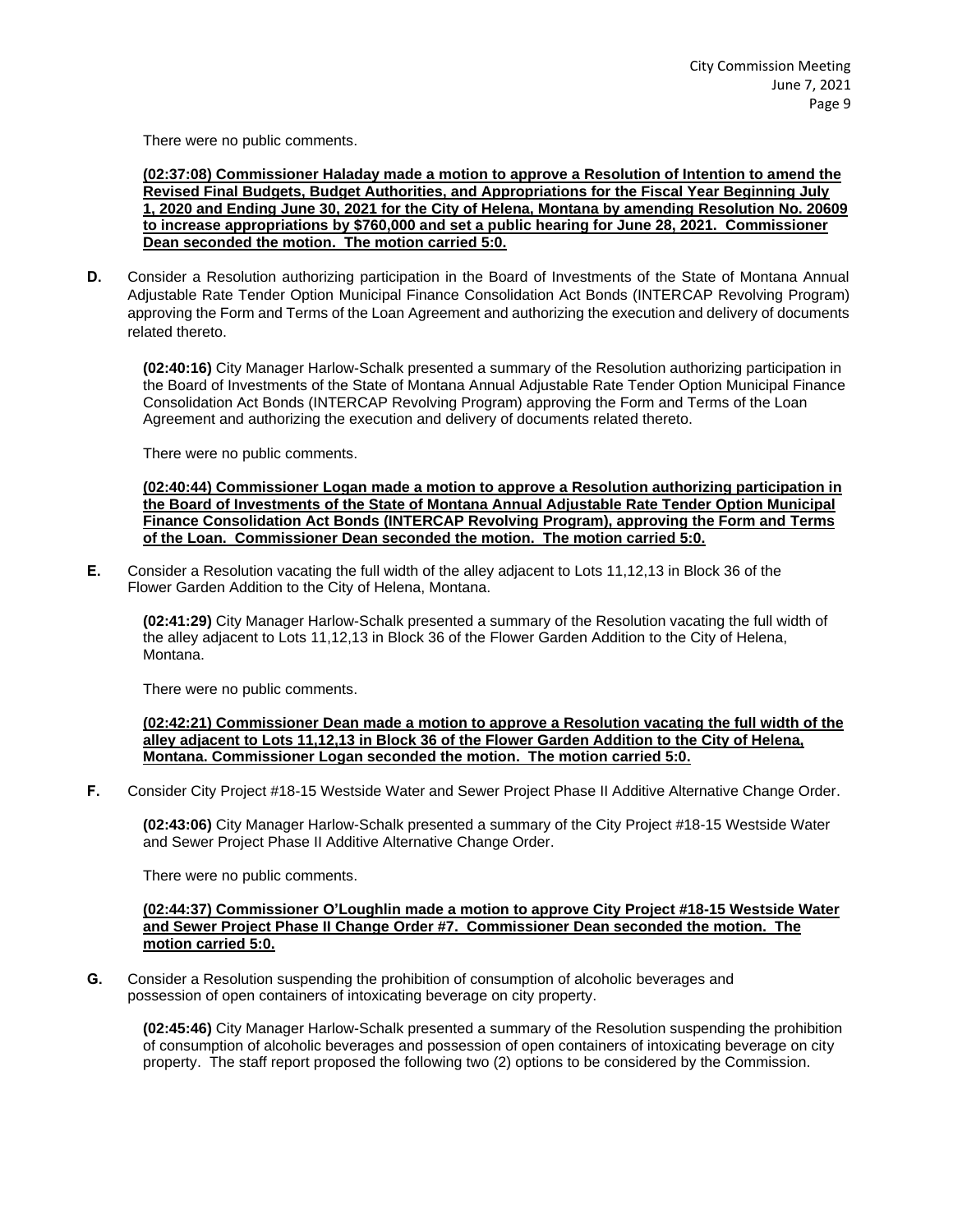Option 1: A Resolution suspending the prohibition of consumption of alcoholic beverages and possession of open containers of intoxicating beverages on city property citywide.

Option 2: A Resolution suspending the prohibition of consumption of alcoholic beverages and possession of open containers of intoxicating beverages on city property within the Downtown Urban Renewal District.

**(02:50:17)** Mayor Collins asked Manager Harlow-Schalk what the Commission directed city staff to do the last time the city had this issue. Manager Harlow-Schalk stated staff was directed to come back with a resolution, however they learned that the city does not have the latitude to only do events and they needed to consider the bigger picture.

**(02:51:06)** Mayor Collins expressed his support to move forward unless there were other Commissioners who wished to change it.

**(02:51:12)** Recalling the discussion had at the previous City Commission Administrative meeting, Commissioner O'Loughlin asked City Attorney Jodoin if the Commission were to approve Option 2 outlined in the staff report, could they also revise the highlighted language on Page 2 to include at the end "for events taking place on July 16<sup>th</sup> and July 17<sup>th</sup>, 2021" and then strike Section 3. City Attorney Jodoin stated it was possible, but expressed his concerns citing by only permitting a specific event, it would create an equal protection issue. "Those individuals consuming intoxicating and alcoholic beverages or possessing them in the Downtown or right outside the URD would be subject to the ordinance. I think there is a question there of equal protection. Secondly, my concern is that we would essentially be giving a permit for this one event without compliance to the City Code requirement that they provide liability insurance." City Attorney Jodoin stated for this reason, the City drafted two options that are broadly non-specific to a single event and fit it more as a legislative action which would be immune from action for damages and prevent it from being misconstrued as permission to one event.

**(02:54:10)** Commissioner Dean stated she did not have a problem with expanding this to events in general and not one specific event.

**(02:54:28)** Commissioner Logan stated he was uncomfortable with either of the two options, specifically the suspension of the ordinance as well as the short notice the Commission had to consider this action. Commissioner Logan stated there may be a public safety factor that the public largely wasn't yet aware of.

**(02:55:45)** Commissioner Haladay noted several open-air drinking districts across the country, including Butte Montana who scaled theirs back to restrict open container between the hours of 2:00 AM to 6:00 AM. In regard to the City's liability, Commissioner Haladay stated, "If the city is saying, if you choose to walk out of this bar with a plastic cup, we're not going to charge you with something. Nobody has to buy liability insurance for that because the city has just said drink them if you got them there." The Commissioner asked city staff what specifically was the liability concern. Manager Harlow-Schalk stated it was her obligation to bring the concern of just one event verses nine others to the Commission. In addition, Manager Harlow-Schalk stated they did not have the layers of good policy setting within those other jurisdictions that have already implemented theirs.

**(03:00:05)** Attorney Jodoin stated he was not concerned with liability to the City if as a legislative decision decided to allow open containers on its property or streets. Rather, his concern was with the regime they have now is that City Code requires a permit from the City, essentially an exception to its prohibition. Therefore, by granting the permit to do so, the argument would be if someone was hurt then the City has liability as well as defense costs. The risk would be if someone did decide to challenge the City, then the City and MMIA would be on the hook for it's own defense. For this reason, the city transfers the risk to the event holder and they assure the City by providing the insurance to cover those indemnification obligations. "If we are permitting a specific event when our code requires they get a permit and they provide insurance, then my concern is we are giving them special treatment, we are not complying with our ordinance, and a clever defense attorney would argue the City is somehow responsible for that."

**(03:01:55)** Commissioner Haladay asked city staff if there was a difference between event insurance and event insurance with alcohol and City Attorney Jodoin confirmed the City does not require insurance for special events, it is only the alcohol component permit that requires the insurance. However, there are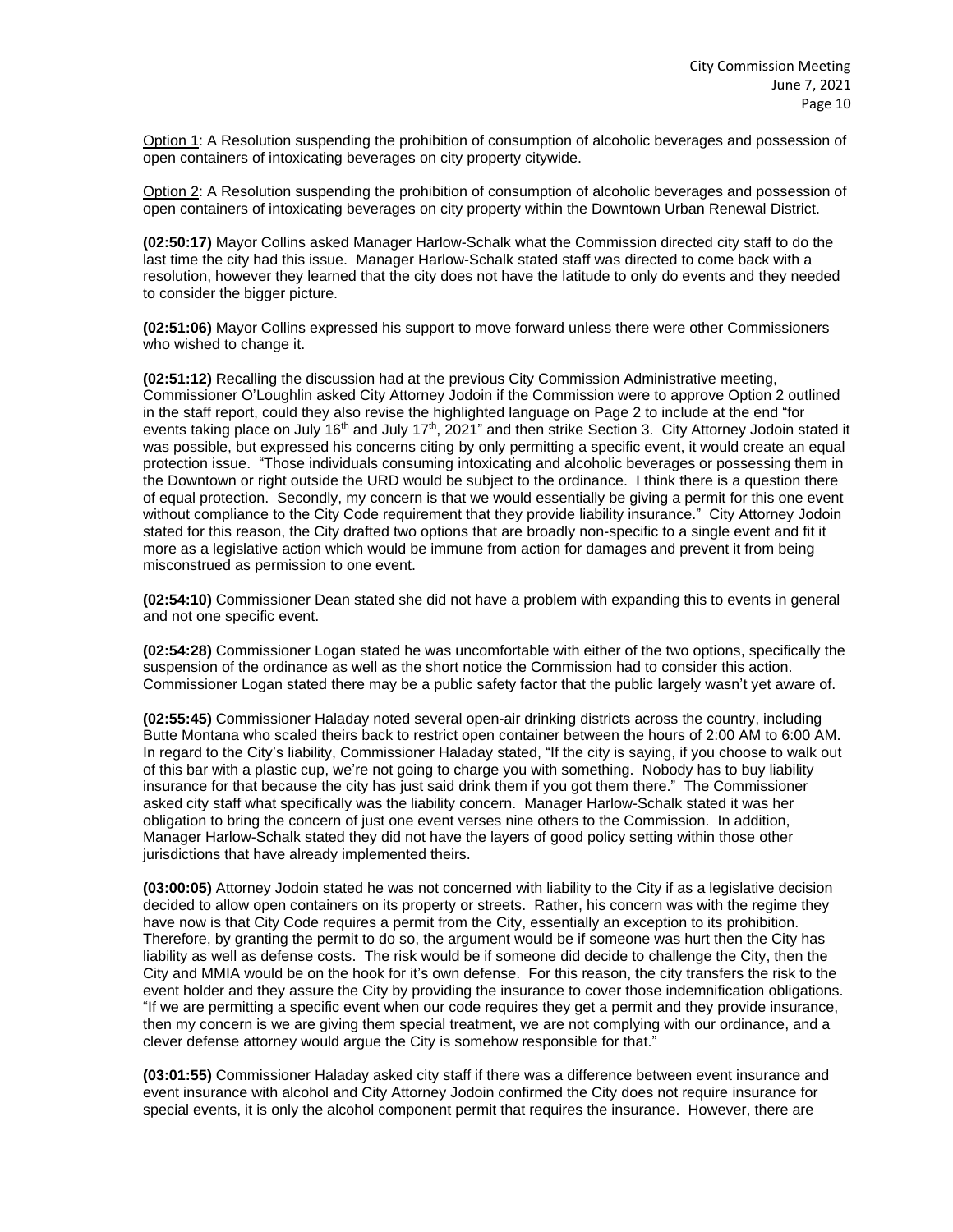special events in city parks where the city does require the event organizer to provide insurance in general but it is unique to parks and the operations the Parks Department is running there.

**(03:04:51)** Commissioner Dean asked if there was a recommendation from staff regarding the other nine events and Manager Harlow-Schalk explained they all had already received the insurance and as a result were through the process.

**(03:05:15)** Commissioner O'Loughlin argued the event in question was slightly different in that the other events were likely using one alcohol vendor and are able to get insurance thru them.

**(03:05:34)** Mayor Collins asked city staff what examples of events they were referring to. Manager Harlow-Schalk stated they included public races and other outdoor events in parks. In regard to the insurance, Manager Harlow-Schalk stated, "Just because it is a larger event, doesn't mean they couldn't get the insurance. It is absolutely available to them. It's just a choice." Commissioner O'Loughlin stated the difference in location played a factor. City Manager Harlow-Schalk explained the reason the city required the open container permit was to transfer that liability away from the City and to the event organizer. But regardless of the location or size of the event, the insurance was still required. Whenever there was open consumption, insurance was required for the event.

### **Public Comments**

**(03:08:18)** David Nielsen residing at 1170 Mendocino Drive addressed the Commission and spoke in opposition to suspending the prohibition of consumption of alcoholic beverages and possession of open containers of intoxicating beverage on city property.

**(03:12:27)** Kev Hamm representing Big Sky Pride addressed the Commission and spoke in favor for suspending the prohibition of consumption of alcoholic beverages and possession of open containers of intoxicating beverage on city property. Mr. Hamm stated he was having difficulty finding event insurance including from the one's the City had directed him to, due to Big Sky Pride not taking a portion of the proceeds nor serving the alcohol as a vendor. For this reason, all the insurance companies he spoke to stated they could not insure him since he was not the vendor. Because by the laws of Montana, only the people who vend are liable.

**(03:15:36)** Manager Harlow-Schalk stated she would personally reach out to MMIA again because she was told they did offer to events that did not have the vendor relationship.

**(03:16:16)** Mayor Collins asked Mr. Hamm if he had contacted MMIA. Mr. Hamm explained the information he got from city staff sent him to MMIA which then sent him to Payne West where a man told him they no longer offer that type of insurance. Manager Harlow-Schalk suggested there may be a need to change the conversation with local vendors and organizations that are offering the alcohol because the insurance covers multiple blocks, restaurants, and bars.

**(03:18:27)** Commissioner O'Loughlin commented that the way in which this item was brought to the Commission is unfortunate because it is well beyond the conversation they had. She was under the impression that the Commission had a general consensus to support this citing it was a unique event in the community. Commissioner O'Loughlin noted the number of emails they'd received in opposition to repealing the ordinance completely and she did not think that was the initial intent of the Commission after their discussion at the previous Administrative meeting. The Commissioner offered a temporary suspension of the open container ordinance for the purpose of those specific dates so the public understands that the intent of the Commission was not to fully repeal it. The Commissioner stated she recalled their discussion at the previous Administrative meeting indicated they could figure out how to move forward with this event as well as establish a process for other events moving forward. Commissioner O'Loughlin spoke in support of Commissioner Dean's earlier comment to allow this for other events as well.

**(03:20:50)** Mayor Collins agreed with Commissioner O'Loughlin and stated he felt blindsided because the agenda was not moving in the same direction as previously discussed in the Administrative meeting. Commissioner Dean suggested a Plan A where they don't change anything within City Code if they are able to establish event insurance through MMIA, and then Plan B would be to temporarily repeal the ordinance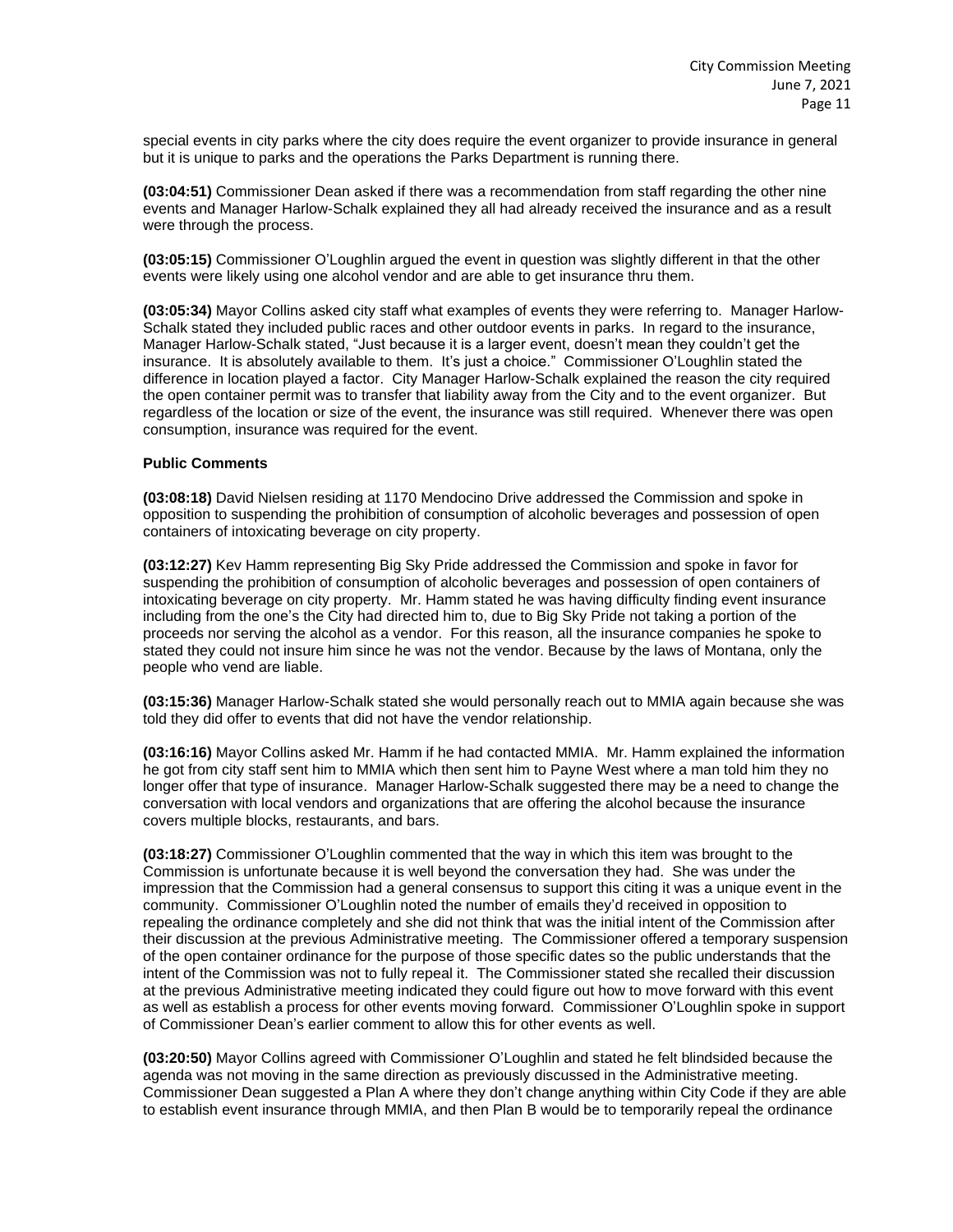with the intent to continue the overall policy discussion long-term. Commissioner O'Loughlin suggested the Commission take a motion, amend it and potentially table it until a specific date like June  $21^{st}$ , 2021. Then, come back to the Commission with something more in line with their previous discussions. Commissioner Haladay spoke in favor of Commissioner O'Loughlin's suggestion.

**(03:24:31)** Manager Harlow-Schalk expressed her concern with the amount of time before the event to establish good policy moving forward.

**(03:25:35)** Commissioner Logan stated he was comfortable following the code as it exists as it relates to events like this. The Commissioner stated he felt this was the first time they had brought this issue up as an agenda item for public hearing and that the subject and the conversation that occurred at the previous Administrative meeting amounted to a failure to notice for public hearing.

**(03:27:08)** Commissioner Haladay disagreed with Commissioner Logan's statements and explained the public hearing as well as the item's discussion was taking place at the current regular City Commission meeting. The Commissioner stated that the way the agenda was constructed was to have the Commission make the final decision at tonight's meeting and the Commission collectively did not seem to think the two options put forward were appropriate at this time. In conclusion, Commissioner Haladay spoke in favor of Commissioner O'Loughlin's suggestion to push the item out to a later due date so the Commission had more time to decide.

**(03:29:42)** City Attorney Jodoin asked for clarification from the Commission stating it seemed to be the general consensus of the Commission to waive the insurance requirement. The City would still require the permit and make sure the review of the streets are completed. However, it was the insurance that seemed to be the major factor with this particular event. In addition, no one vendor was comfortable covering another during the event.

**(03:30:51)** Commissioner O'Loughlin added that she recalled the discussion from the Administrative meeting began when the Commission was told in order to get past the insurance issue was to suspend the ordinance. The Commissioner spoke in favor of the City Attorney's suggestion of waiving the insurance requirement if that was also an option.

**(03:32:54) Commissioner O'Loughlin made a motion to amend the Resolution suspending the prohibition of consumption of alcoholic beverages and possession of open containers of intoxicating beverage on city property within the Downtown Urban Renewal District as follows:**

**1. On Page 2 to include at the end ", for events taking place on July 16th and July 17th, 2021" and strike Section 3. Commissioner Haladay seconded the motion. The motion passed 4:1.**

**(03:34:03) Commissioner O'Loughlin made a motion to table the Resolution suspending the prohibition of consumption of alcoholic beverages and possession of open containers of intoxicating beverage on city property within the Downtown Urban Renewal District as amended and to be placed on the agenda for the regular City Commission meeting on June 21, 2021. Commissioner Haladay seconded the motion. The motion carried 4:1.**

There were no public comments.

**H.** Consider first passage of an ordinance repealing or amending Chapter 14, Consumption of Alcoholic Beverages on City Property of Title 7, Public Ways and Property, and Chapter 1, Part 1, Possession of Intoxicating Beverages of Title 5, Police Regulations, of the Helena City Code.

**(03:35:19) Commissioner O'Loughlin made a motion to table an ordinance repealing or amending Chapter 14, Consumption of Alcoholic Beverages on City Property of Title 7, Public Ways and Property, and Chapter 1, Part 1, Possession of Intoxicating Beverages of Title 5, Police Regulations, of the Helena City Code. Commissioner Haladay seconded the motion. The motion carried 5:0.**